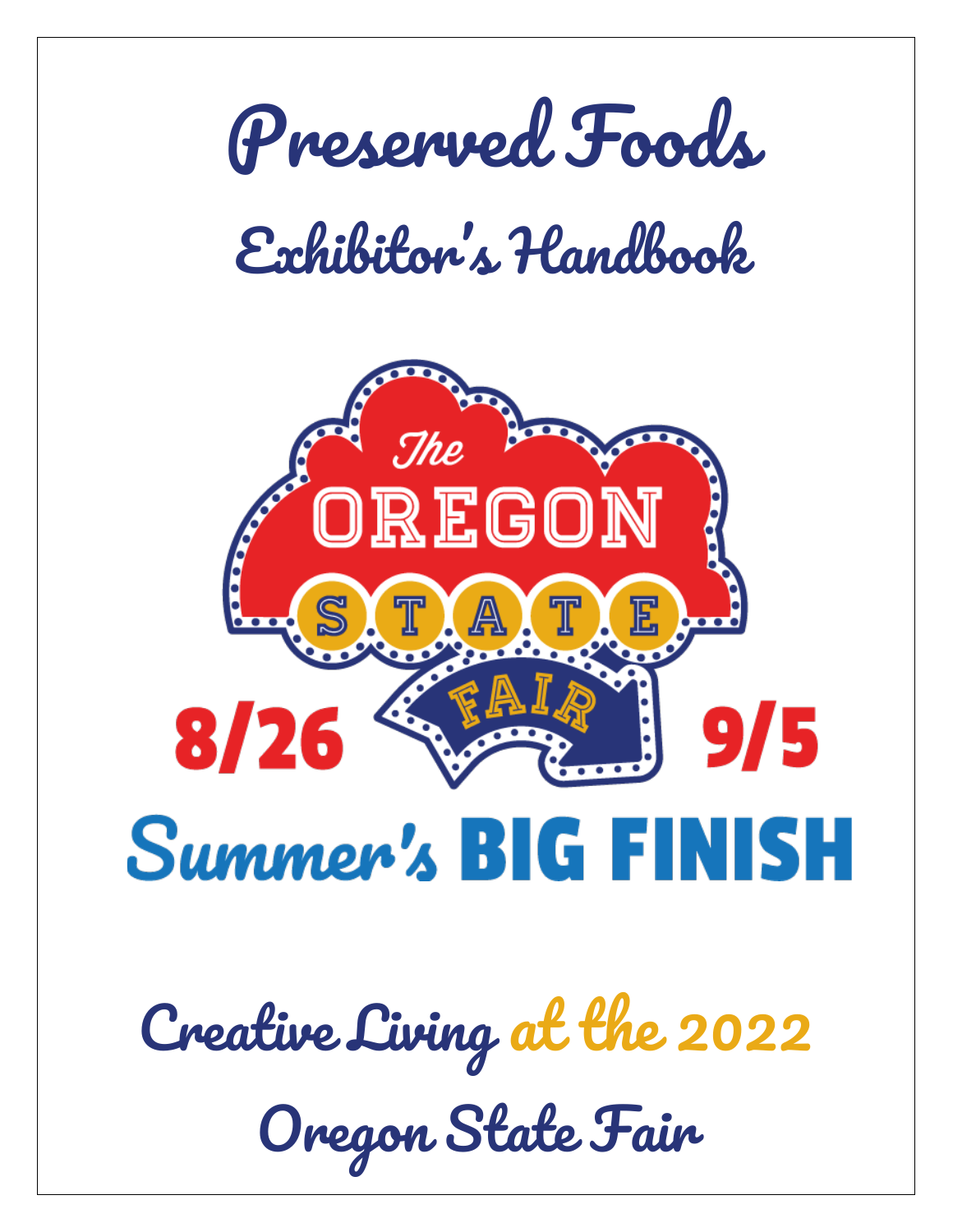# PRESERVED FOODS

#### **IMPORTANT DATES**

#### **ENTRY AND RELEASE SCHEDULE**

Preserved Foods Online Entry Deadline: 10 pm, Wednesday, August 17

**Deliver Entries** Friday, August 19, 2 pm to 7 pm Saturday, August 20, 10 am to 2 pm

Enter through Red Gate on 17<sup>th</sup> Street and follow signs to Columbia Hall.

Bring a copy of your online registration receipt (see instructions this page).

**Pick up Entries**  Tuesday, Sept. 6, 2 pm to 7 pm Wednesday, Sept. 7, 10 am to 2 pm

By submitting an entry into the Fair, exhibitors agree to abide by all rules, regulations and entry requirements of the Fair and of the department(s) to which they are submitting entries.

**It is important that exhibitors read and be familiar with the General Rules as well as the Competition Rules in this Handbook.**

#### **ONLINE REGISTRATION AND ENTRY INSTRUCTIONS**

#### **ONLINE ENTRY OPENS JUNE 15, 2022**

Read the complete rules, division descriptions and entry information in this Handbook **BEFORE** going to online Registration.

**1.** Then go to **[http://oregon.fairwire.com](http://oregon.fairwire.com/)**

**2.** Click **Register** or **Sign In** (for return visits).

- Register using your First and Last Name and create a password (write password down).
- Fill in requested information, including email address. Add age only if under 18. Click **Continue**.
- Select **Department** ex.: Preserved Foods
- Select a **Division** ex.: Jelly, Division 334
- Select a **Class** ex.: Class 3342 Blackberry
- Fill in all information for class(es) you are entering, including a brief **Description** if needed.
- **3.** When all your information is complete, click **Add Entry to Cart** and follow instructions to check out. (NOTE: If you think you may want to modify your entries, you may save your current session and check out at a later session. Be sure **to Check Out before the closing date listed for your Department; entries are not submitted to the Fair office until the check-out process is complete.)**
- **4.** Fill in "**yes**" at the statement to agree to all the terms and conditions of entry as defined in this Handbook.
- **5.** Click **Submit**.
- **6.** Please print and bring a copy of your detailed online entry receipt **with your entries** when you bring them to the Fair.

Please contact us with any questions.

#### **Oregon State Fair Creative Living Office**

**971-701-6571 or email** [creativeliving@oregonstatefair.org](mailto:creativeliving@oregonstatefair.org)

[www.oregonstatefair.org](http://www.oregonstatefair.org/)

#### **Follow us on Facebook, Instagram and Pinterest!**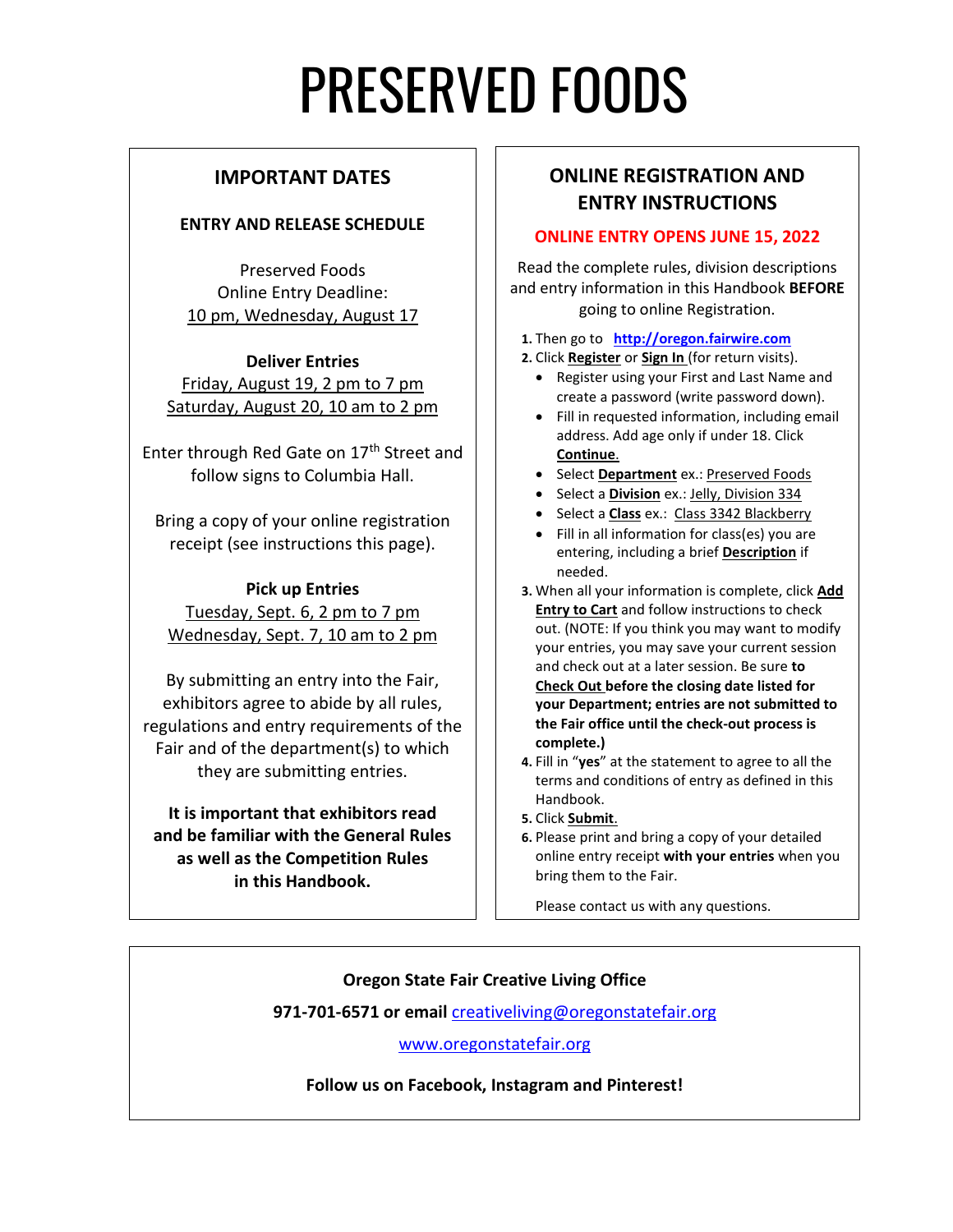## GENERAL RULES

- **1.** Oregon State Fair (OSF) competitions are open to residents of Oregon only. Entries do not need to be entered or have won at a county fair to be eligible for any competition.
- **2.** All articles must be the handiwork of the exhibitor and not been previously exhibited at the Oregon State Fair.
- **3.** Online entries must be submitted by the date indicated within each Department Handbook. Paper applications will not be accepted. Information must be accurate and complete. Walkin entries may be accepted during intake days on a limited basis.
- **4.**Entries must be delivered and removed only during the scheduled times. Any exception shall be at the discretion of OSF staff.
- **5.** Entries will receive a claim check upon delivery. Exhibitor must present claim check or valid Oregon ID when picking up entries.
- **6.** Some competitions require an entry fee. See specific departments for fee and processing information.
- **7.** OSF staff or a judge may disqualify or transfer any exhibit which is not a true representation of the class in which it is entered or if rules are not followed.
- **8.** Judging is closed to the public unless otherwise noted. Every reasonable effort is made to secure highly qualified judges with expertise in their field.
- **9.** Entries by OSF staff and judges are prohibited in the department in which they are working. They may enter other departments.
- **10.** Volunteers who submit entries in a department in which they are working may not be present during judging.
- **11.** Ribbons and/or prizes will be awarded as warranted. All judges' results are final. Results cannot be provided over the phone but will be posted online when available. (www.oregonstatefair.org)
- **12.** Protests may be submitted to the Creative Living office accompanied by a deposit of \$25 which will be forfeited if the protest is not sustained. Protests must plainly state the cause of the complaint or appeal and submitted within 24 hours of the action.
- **13.** Ribbons and scorecards (as available) are provided with return of entries after Fair. See specific departments for return days.
- **14.** OSF is authorized to use any and all photographs, video and or digital images related to the entry for promotional purposes.
- **15.** Exhibitors shall indemnify OSF from and against all claims for damage to persons or property caused by them or their exhibits.
- **16.** OSF will take reasonable precautions to ensure safety of exhibits while on the fairgrounds, but will not be responsible for loss, damage, theft or injury of any kind to exhibits or exhibitors, unless the loss or damage is due to the negligence of OSF staff and volunteers.
- **17.** Exhibitors found in violation of rules, or to be in practices unethical or adverse to OSF, shall be penalized by forfeiture of awards and/or privileges, and removed from the exhibit.
- **18.** Items not picked up by final return days of each department are forfeited by exhibitor.

The Oregon State Fair reserves the final and absolute right to interpret any and all terms, conditions, rules and regulations contained in any and all parts of Department Handbooks and to settle and determine all matters, questions or differences in regard thereto, or otherwise arising out of, connected with or incidental to the Oregon State Fair. OSF further reserves the right to determine unforeseen matters not covered by General or Competition Rules, and to withdraw award offerings in all Competitions should any emergency exist and circumstances demand.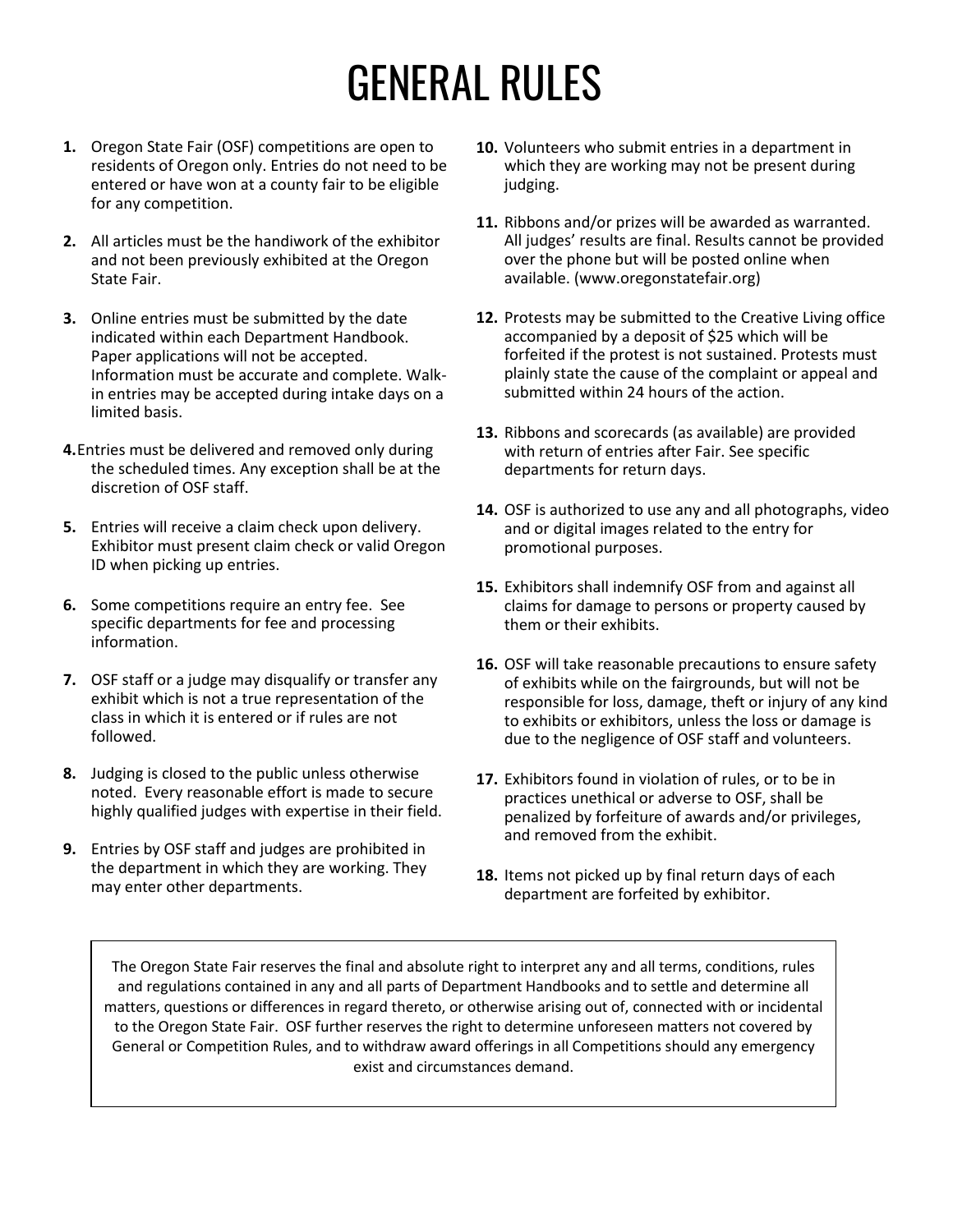## COMPETITION RULES

- 1. All Oregon State Fair General Rules apply. Your submission indicates you have read and agree to abide by the General Rules and these Competition Rules.
- 2. All entries must have been prepared by the exhibitor since the previous year's Oregon State Fair. Any item previously entered in the Oregon State Fair will be disqualified. Commercially produced entries not allowed.
- 3. Each exhibitor is limited to **one** entry per Class. Juniors may enter up to two entries in each class in Division 325. The same product may not be shared for entry by more than one individual. Violators will be disqualified. **All exhibitors are limited to a maximum of 10 entries.**
- 4. All entries must be processed according to the most current canning methods based on guidelines and processing times established by the USDA, OSU Extension Service, other University's Extension service, or 2022 Ball Blue Book. The USDA information is available online at nchfp.uga.edu/publications/publications\_usda.html. The OSU Extension Service can be found at <https://extension.oregonstate.edu/food/preservation> Entries will be disqualified if recipes used are not from one of the safe method sources listed.
- 5. An accurate typed or clearly printed recipe on a 4" x 6" card must be submitted with each entry. Recipe must include ingredients, amounts, brand of pectin (if used), processing method and processing time. Please bring recipe inside a small zipper-lock plastic bag. Entries submitted without a recipe will be disqualified. Recipes will be used in aiding judging as well as assuring safety of entries, and will be discarded after Fair.
- 6. All entries must follow the specific Entry Requirements as listed on the next page.
- 7. Entries may be disqualified by the judge if rules are not followed. Judges may open any jar for inspection. If, however, other visible characteristics eliminate the product from consideration of award the judge is not obligated to open jar for further evaluation. Judges also reserve the right to exercise personal discretion when deciding to or not to open and/or taste any entry. **Entries that are improperly sealed, unsealed or previously open will be disqualified.** See Entry Criteria, below.
- 8. Alcohol cannot be used as an ingredient in Junior entries.
- 9. The "Other (specify)" Class is to be used only when an item does not fit the description of any other class in the division. For online entry, use the "Description" text box where "specify" is indicated for an entry.
- 10. Entries may not be removed from the Fairgrounds until the scheduled pick-up date(s). Those items not picked up will become the property of the Oregon State Fair. No entries will be returned by mail.

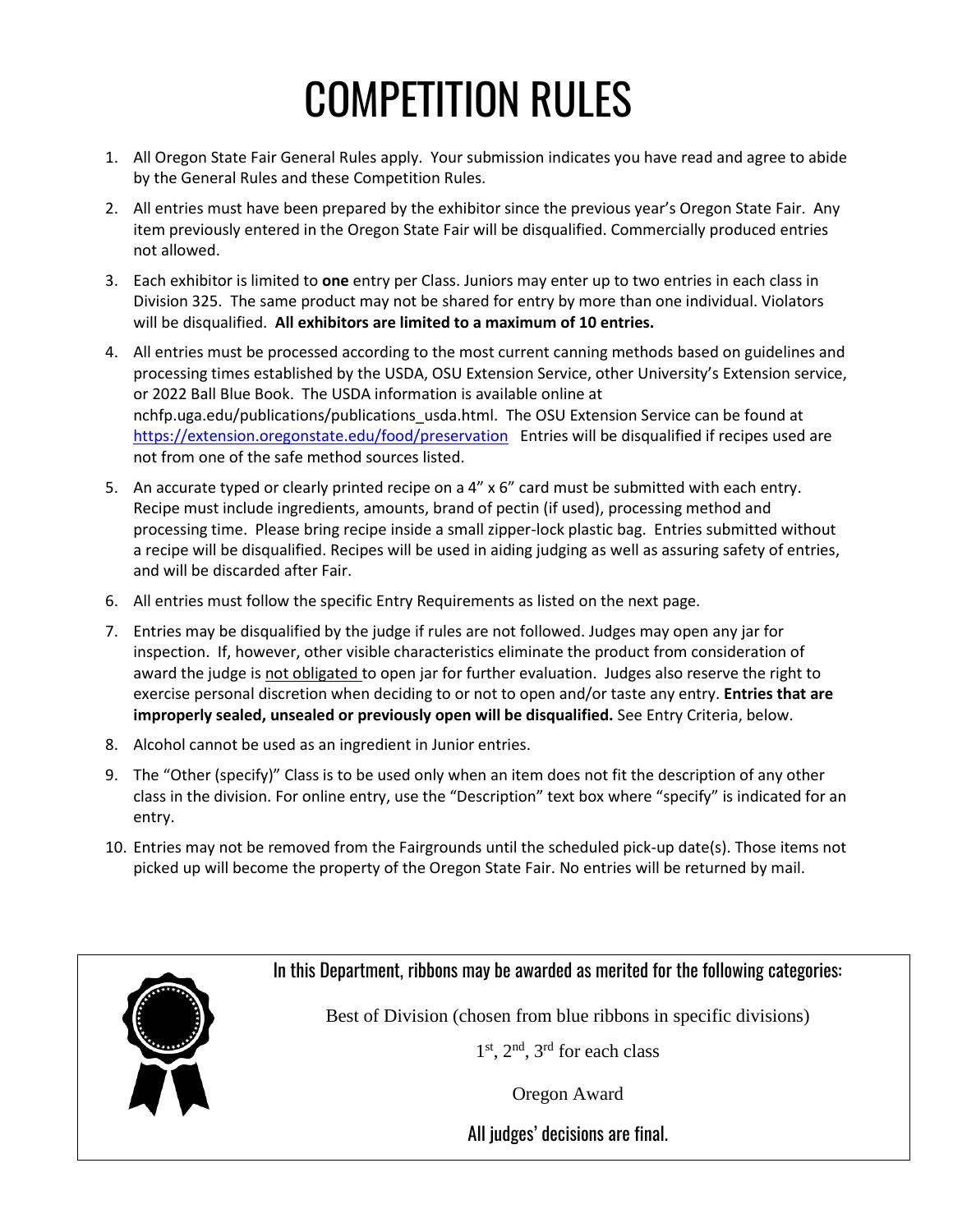### JUDGING SYSTEM

Entries in Division 325 will be judged using the Danish System where each exhibit is judged based upon established standards of quality and according to how well it meets than standard, rather than how it compares with other exhibits. Using this system means there is a possibility of more than One Blue (1<sup>st</sup>), one Red (2<sup>nd</sup>), and one White (3<sup>rd</sup>) ribbon in each class.

Entries in all other Divisions will be judged using the American System. Each exhibit is judged not only on its own merit, but in comparison to other exhibits in that class. One Blue (1<sup>st</sup>), one Red(2<sup>nd</sup>) and one White (3<sup>rd</sup>) ribbon will be awarded in each class except in the case of a true tie.

Once ribbons in each class are awarded, Best of Division will be chosen. A point system is used to help judges in selecting winners, but is not the sole factor in awarding of ribbons and placements. Entries are judged in a closed judging session. Exhibitors will receive score cards with judges' comments after the close of the Fair. Judges Decisions are final.

### **ENTRY REQUIREMENTS**

#### **Jar Requirements for Preserved Foods:**

- A new, sterilized, clear (non-colored) regular or wide-mouthed mason type (Ball, Kerr, etc.), threaded, home canning jar, sealed with a metal lid and ring band.
- Vinegar entries must be in a new sterilized glass container that is clear (non-colored).
- Dried foods must be presented in clear glass jars designed for canning (see additional criteria below).

#### **Jar Seal Requirements:**

- Jars must be sealed with new, two-piece, vacuum seals, specifically made for canning jars.
- DO NOT LABEL JAR OR LID. Jars with labels anywhere on them will not be judged.
- The color of the ring band and metal lids must match, and **ring band must unscrew easily.**
- Vinegar entries must be sealed with new screw-band caps, plastic storage screw caps, wire swing-top lids, or 2-piece canning lids.

#### **Jar Size Requirements:**

- For Fruits, Tomatoes, and Pickles: From one Pint to one Quart.
- For jelly, Jam, and Soft Spreads: From 4 to 16 ounces.
- For Sauce, Chutney, Salsa, Vinegar and Relish: From 8 to 16 ounces.

#### **Head Space Requirements:**

- ¼ inch (one quarter) headspace: Jams, jellies, preserves, conserves, butter, marmalades, and curds.
- ½ inch(one half) headspace: Fruits, tomatoes, sauerkraut, pickles, relishes, chutneys, sauces, and salsas.

#### **Dried Food Requirements:**

- Dried foods must be presented in clear glass jars designed for canning.
- DO NOT LABEL JAR OR LID. Jars with labels anywhere on them will not be judged.
- New rings and lids must be used. All others will be disqualified.
- Place 3 to 4 pieces of dried entry in a snack-sized, sealable bag and attach to outside of jar to be used as judging samples.
- Judges reserve the right to reconstitute and/or taste food at their discretion.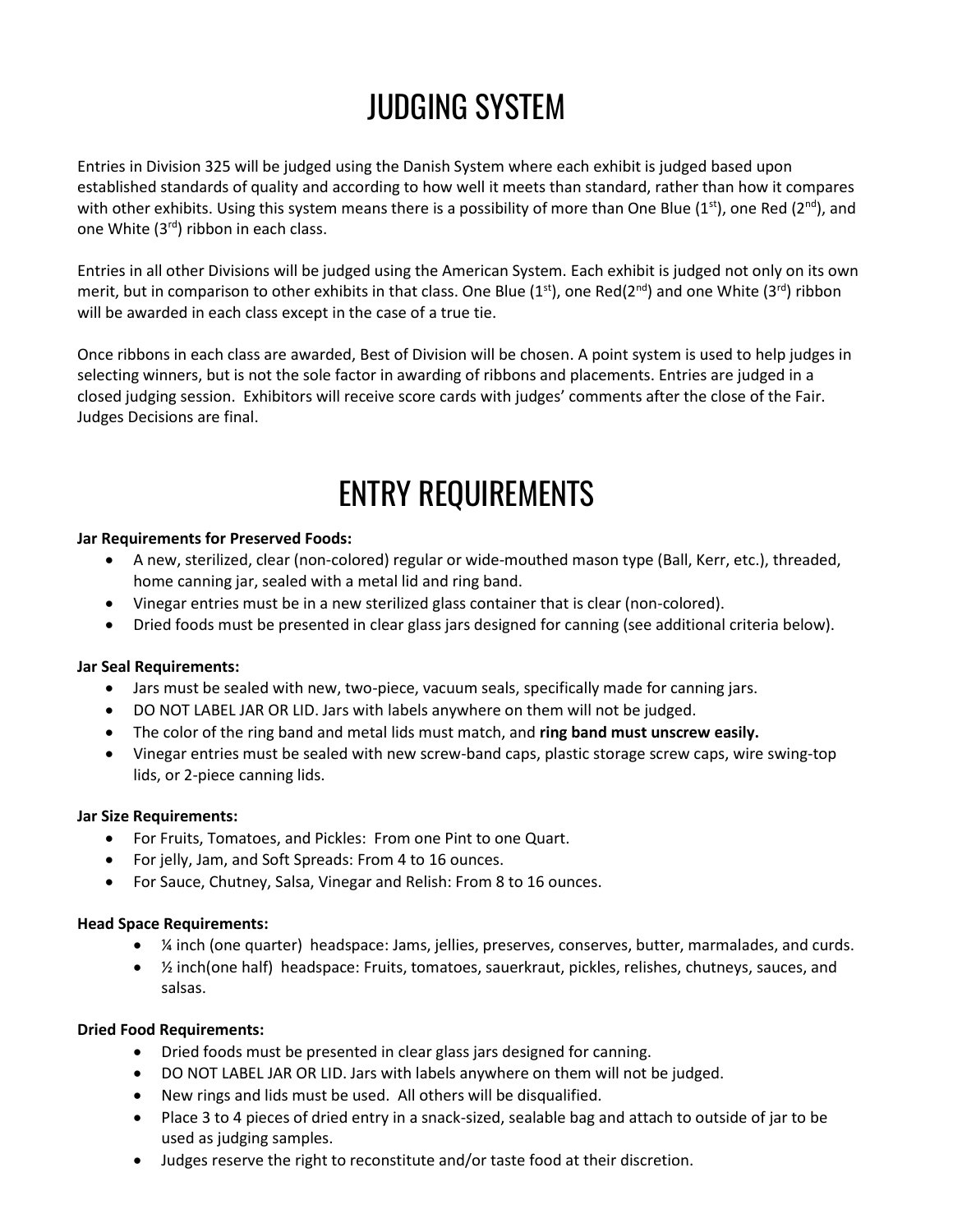### DIVISIONS & CLASSES

**NOTE: Division 325 is for Juniors (Ages 12-17). Juniors may also enter in the Adult Divisions and will be judged with all entries in the Class. Divisions 326-345 are for Adults (Ages 18+)**

#### **DIVISIONS**

- **325 Juniors (Ages 12-17)**
- **326 Butter, Syrups & Marmalades**
- **Canned Fruits**
- **Canned Vegetables**
- **Jam**
- **334 Jelly**

#### **325 JUNIORS (Ages 12-17)**

Juniors may enter up to two entries in each of the classes listed below (see rule 3).

- Canned Fruits
- Canned Vegetables
- Dried Foods
- Jam
- Jelly
- Pickles and Relishes
- OTHER (specify)

#### **BUTTER, SYRUPS & MARMALADES**

- Apple Butter
- Blackberry Syrup
- Blueberry Syrup
- Fruit Butter (specify)
- Fruit Syrup (specify)
- Marionberry Syrup
- Marmalade Citrus
- Marmalade OTHER (specify)
- Raspberry Syrup
- Strawberry Syrup
- OTHER (specify)
- **Pickles & Relishes**
- **338 Fermented Foods**
- **339 Fermented Drinks**
- **Canned Meat & Seafood**
- **341 Specialty Foods**
- **343 Dried Foods**
- **345 Oregon Award**

#### **328 CANNED FRUITS**

- Applesauce
- Apricots
- Berries (specify)
- Cherries, dark
- Cherries, light
- Fruit Juice (specify)
- Mixed Fruit (specify)
- Peaches (specify)
- Pears (specify)
- Pie filling (specify)
- Plums/Prunes
- Rhubarb
- OTHER (specify)

#### **CANNED VEGETABLES**

- Asparagus
- Beets
- Carrots
- Corn
- Green/Waxed Beans
- Mixed Vegetables
- Tomato Juice
- Tomatoes
- OTHER (specify)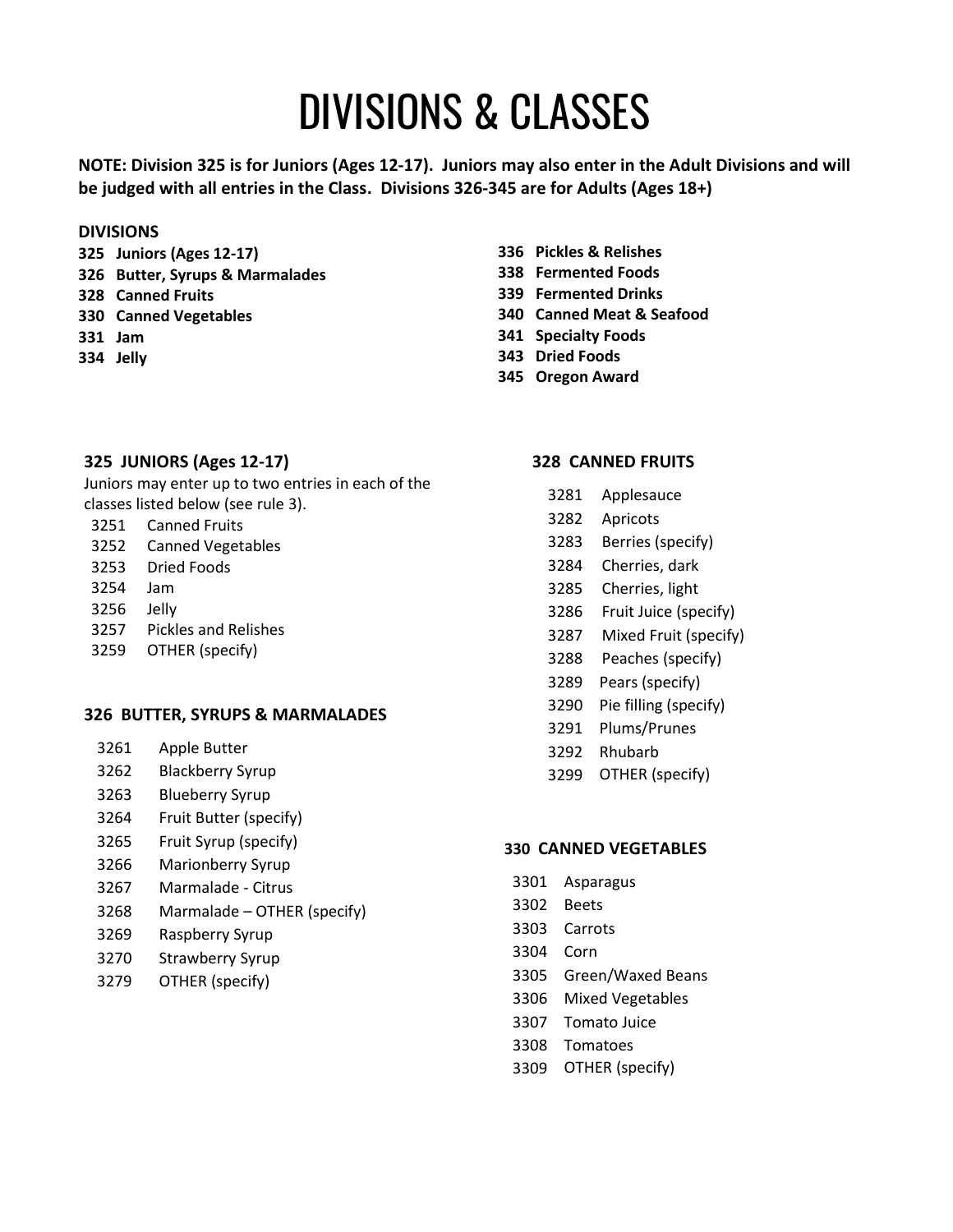#### **331 JAM**

| 3311 | Apricot               |
|------|-----------------------|
| 3312 | Blackberry            |
| 3313 | Blueberry             |
| 3314 | Cherry                |
| 3315 | Marionberry           |
| 3316 | Mixed Fruit (specify) |
| 3317 | Peach                 |
| 3318 | Plum                  |
| 3319 | Raspberry             |
| 3320 | Strawberry            |
| 3329 | OTHER (specify)       |
|      |                       |

#### **334 JELLY**

| 3341 | Apple                 |
|------|-----------------------|
| 3342 | Blackberry            |
| 3343 | Cherry                |
| 3344 | Currant               |
| 3345 | Grape                 |
| 3346 | Herbal                |
| 3347 | Marionberry           |
| 3348 | Mint                  |
| 3349 | Mixed Fruit (specify) |
| 3350 | Pepper                |
| 3351 | Plum                  |
| 3352 | Raspberry             |
| 3353 | Strawberry            |
| 3359 | OTHER (specify)       |
|      |                       |

#### **336 PICKLES & RELISHES**

- Asparagus
- Beets
- Chutney
- Corn
- Crabapple
- Fruit (specify)
- Green Tomatoes
- Green/Waxed Beans
- Onions
- Peppers
- Pickles Bread & Butter
- Pickles Dill
- Pickles Sweet
- Relish
- Vegetables Dill
- Vegetables Mixed
- Watermelon Rind
- OTHER (specify)

#### **338 FERMENTED FOODS**

| 3381 | Kimchi |
|------|--------|
| ---- | .      |

- Pickles
- Sauerkraut
- OTHER (specify)

#### **339 FERMENTED DRINKS**

- Beet Kavas
- Kefir (specify)
- Kombucha

#### **340 CANNED MEAT AND SEAFOOD**

- Beef
- Chicken or Turkey
- Salmon
- Tuna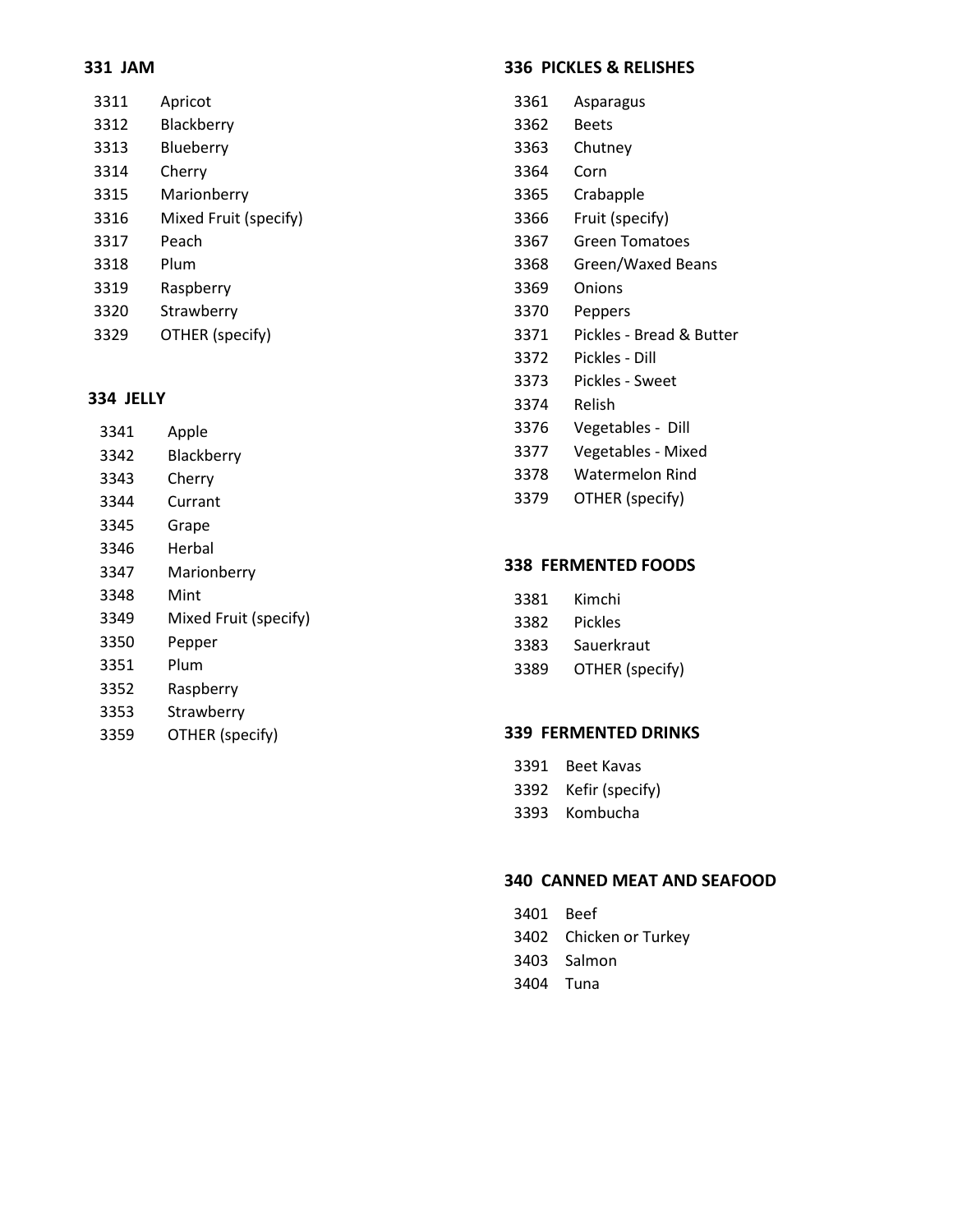#### **341 SPECIALTY FOODS**

| <b>Barbecue Sauce</b><br>3411 |
|-------------------------------|
|                               |

- 3412 Chili Sauce
- 3413 Hot Sauce
- 3414 Ketchup
- 3415 Mustard
- 3416 Salsa Fruit
- 3417 Salsa Vegetable
- 3418 Sauces
- 3419 Soup
- 3420 Vinegar Fruit (specify)
- 3421 Vinegar Garlic (specify)
- 3422 Vinegar Herbal (specify)
- 3429 OTHER (specify)

#### **343 DRIED FOODS**

(Refer to Entry Requirements)

- 3430 Artistic Dried Fruit Plate
- 3431 Apples
- 3432 Bananas
- 3433 Carrots
- 3434 Corn
- 3435 Fruit, other (specify)
- 3436 Fruit Leather (specify,  $4 1$ " rolls)
- 3437 Herb (specify, ¼ cup)
- 3438 Meat (specify)
- 3439 Onion
- 3440 Peaches
- 3441 Pears
- 3442 Peppers, any kind
- 3443 Plums
- 3444 Soup Mix
- 3445 Strawberries
- 3446 Tomatoes
- 3447 Vegetable, other (specify)
- 3448 Zucchini
- 3449 Other (specify)

#### **345 OREGON AWARD**

(1 entry per exhibitor)

Gift basket showcasing the bounty of Oregon – may include Oregon products and/or preserved items made from these ingredients.



Show your Oregon Pride! To be eligible, entries need to be Oregon-centric – highlighting a

or promoting Oregon's bounty. The winner will receive a special award.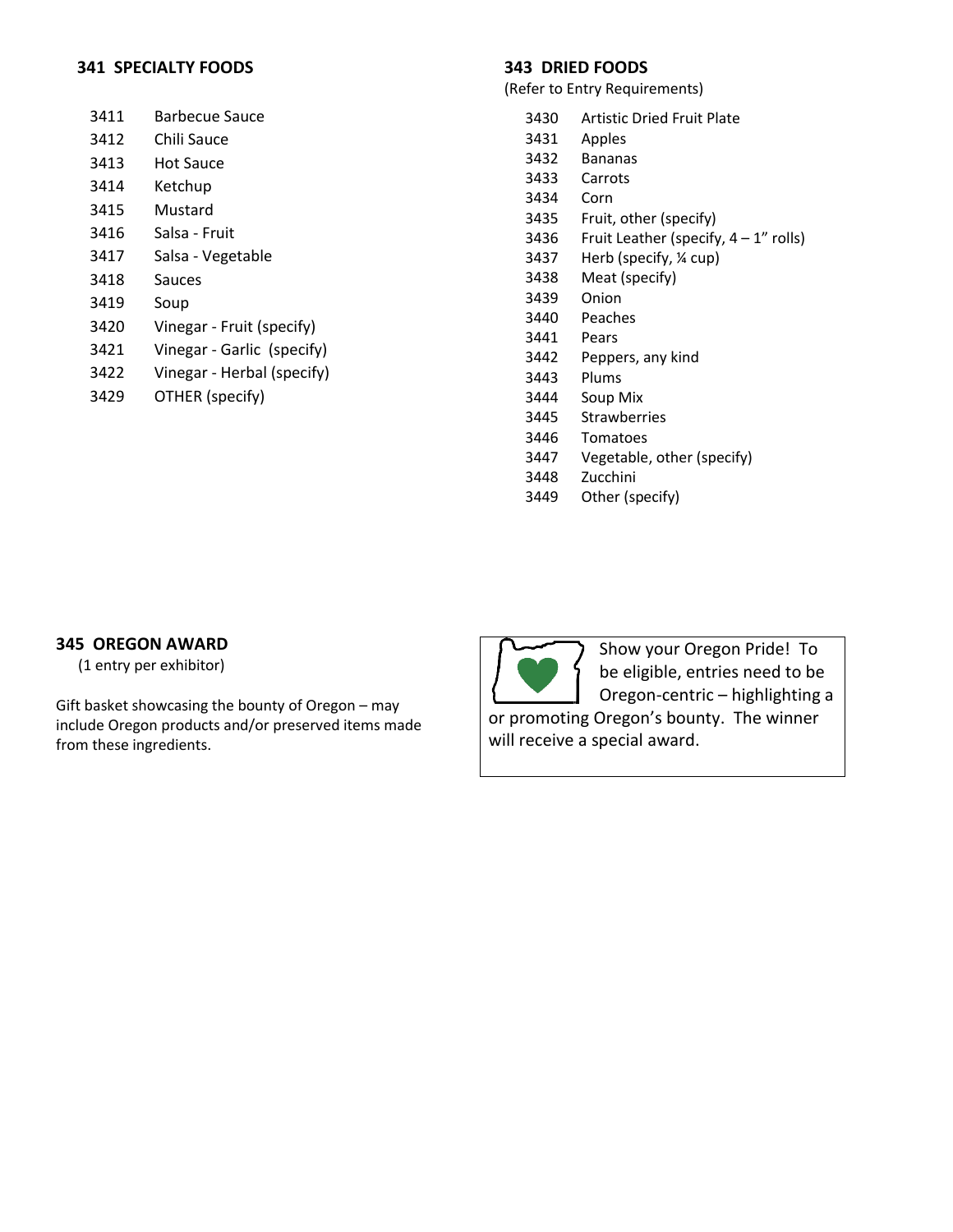### JUDGING CRITERIA

#### **CANNED FRUITS & VEGETABLES**

#### **APPEARANCE/QUALITY/LIQUID**

Uniformly well-ripened products; no defective or over-ripe fruits or vegetables. Food free from defects and signs of spoilage. Clear with no scum on top.

**COLOR -** That of natural fruit or vegetable and free from foreign matter and undue discoloration.

**FLAVOR -** Characteristic of dominant fruit and no excessive sweetness, overcooked flavor or musty odor.

#### **PACK**

Uniformity of shape and size appropriate for product.

Arrangement with reference to symmetry and best use of space within the jar.

#### **CONTAINER**

Containers should be filled to level specified by standard recommendations.

Vacuum sealed, clean clear jars designed for canning and the correct size for product.

#### **CANNED MEAT, POULTRY & SEAFOOD**

**CONTAINER -** Tightly sealed, clean jars, designed for canning of specified size.

#### **PACK**

Uniformity – Pieces of food reasonably uniform.

Fullness – All space filled except for headspace; liquid to just cover product.

#### **PRODUCT**

Quality – High quality food free from defects and signs of spoilage.

Color – Product as nearly that of standard cooked product as possible, free from foreign matter and undue discoloration.

Liquid – Clear with no scum on top.

#### **SAFETY**

Pack – Appropriate size of pieces (whole or cut) for processing method – raw or hot pack.

Ingredients – Suitable proportion of ingredients for product safety.

Processing – Use of recommended processing times for boiling water bath (high acid foods) or pressure canner (low acid foods). **Judges DO NOT taste these entries.**

#### **FERMENTED FOODS, DRINKS**

**CONTAINER -** Sealed in an airtight, glass container. Refrigerated.

**TEXTURE -** Not mushy or soft. More firm and crunchy.

#### **FLAVOR & ODOR -** Sour tasting, smelling.

#### **PICKLES & RELISHES**

**CONTAINER -** Tightly sealed, clean jars, that fits the size of selected vegetable or fruit.

#### **APPEARANCE**

Color-Uniform, attractive, characteristic of kind with no darkening on top or discoloration of ingredients.

Size – Whole or in pieces suitable and uniform size.

Liquid – Clear with no scum on top.

Pickled Fruit – Tender, plump, unbroken skins or flesh. Firm, not shriveled or overcooked.

**FLAVOR & TEXTURE -** Uniformly firm and crisp, not shriveled from excess salt, acid or sugar. Points awarded for flavor at judges tasting discretion.

**SAFETY & SUITABILITY -** Choice of fruit and/or vegetables that is safe and suitable for home pickling.